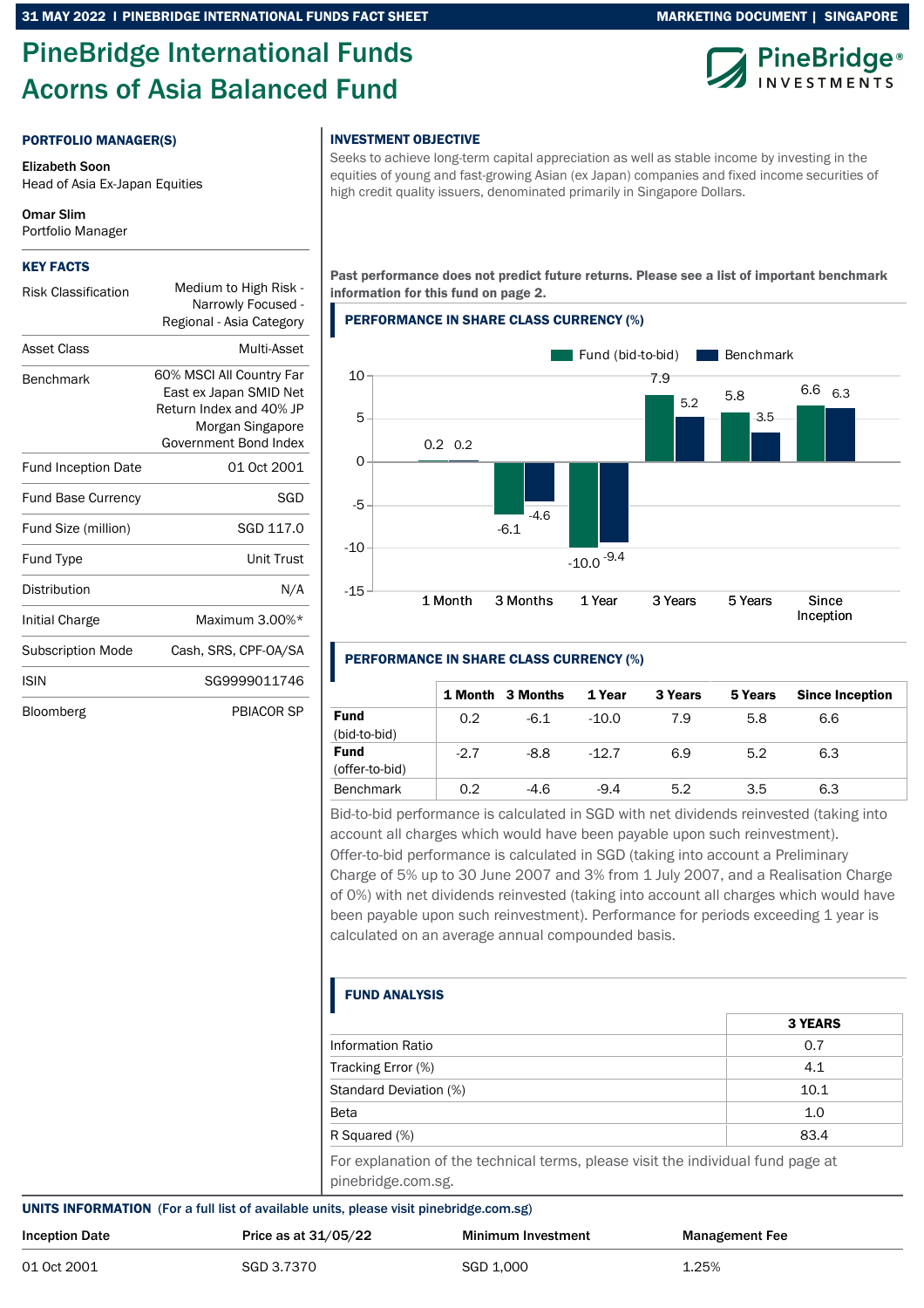# PineBridge International Funds Acorns of Asia Balanced Fund

|        | <b>FUND</b> | <b>BENCHMARK</b> |
|--------|-------------|------------------|
| Equity | 55.6        | 60.0             |
| Bond   | 37.9        | 40.0             |
| Cash   | 6.5         | 0.0              |

# TOP FIVE EQUITIES (%)

|                              | <b>FUND</b> |
|------------------------------|-------------|
| SINBON ELECTRONINCS CO LTD   | 4.2         |
| PACIFIC BASIN SHIPPING LTD   | 32          |
| SITC INTERNATIONAL HOLDINGS  | 24          |
| TECHTRONIC INDUSTRIES CO LTD | 2.0         |
| ADVANTECH CO LTD             | 2 0         |

# TOP FIVE BONDS (%)

|                                     | <b>FUND</b> |
|-------------------------------------|-------------|
| PBIF SINGAPORE BOND FUND            | .34.3       |
| SINGAPORE GOV'T SIGB 3 1/8 09/01/22 | 1.6         |
| SINGAPORE GOV'T SIGB 2 1/4 08/01/36 | 1.6         |

# ASSET ALLOCATION (%) GEOGRAPHICAL BREAKDOWN (%)

|             | <b>FUND</b> | <b>BENCHMARK</b> |
|-------------|-------------|------------------|
| Singapore   | 40.7        | 45.2             |
| Taiwan      | 16.7        | 16.5             |
| Hong Kong   | 14.2        | 5.4              |
| China       | 11.0        | 10.8             |
| India       | 3.9         | 0.0              |
| South Korea | 2.5         | 12.3             |
| Thailand    | 1.4         | 3.7              |
| Philippines | 1.1         | 1.2              |
| Other       | 2.1         | 4.8              |
| Cash        | 6.5         | 0.0              |

### **GLOSSARY**

Alpha: Measures the relative performance generated by the fund compared to the benchmark. An alpha of 1.0 indicates that the fund has outperformed its benchmark by 1%, after adjusting for risk of the benchmark.

Reflects sensitivity of the fund's returns to that of benchmark returns. A beta of 1.05 suggests that the fund could perform 5% better than the benchmark in up market and 5% worse in down market, assuming all other factors remain constant.

Exit Fee: Fee charged to investors when they redeem unit from a fund.

Information Ratio: Measures the funds returns above the benchmark returns relative to the risk (volatility) of the excess returns. It is a measure that identifies the consistency of the manager to outperform the benchmark.

Initial Fee: Fee charged to investors when they purchase units in a fund.

Management Fee: Percentage of the fund's assets that unitholders pay annually as remuneration to the investment adviser for managing the fund.

Ongoing Charge / Ongoing Charge Fee (OCF): Charge unitholders pay annually which relates to the costs of running a fund. The OCF takes into account the Investment Management Fee and all the expense of running a fund.

R Squared: Reflects the proportion of fund performance explained by changes in the benchmark. A high R-squared indicates the fund's performance has been in line with the benchmark. A low R-squared indicates the fund's performance has not been in line with the benchmark.

Service Fee: Percentage of fund's assets that retail unitholders pay annually for distribution services.

Sharpe Ratio: Measure of the fund's risk adjusted performance calculated as the portfolio returns in excess of the risk-free rate, divided by the risk (volatility) i.e. the Standard Deviation. The higher the Sharpe Ratio the better the returns compared to the risk taken.

Total Expense Ratio (TER): Estimated percentage (annualized) of fund assets used to pay for management fees and operating expenses, including service fees (if any) incurred by the fund. Fund expenses are reflected in the NAV. When calculating the TER, PineBridge has used the amount of expenses that it has received or estimated in its capacity as the Fund's Manager. Please note that the expense ratio includes variable expenses that are based on a number of factors including fund size, transactions, and other expenses. No assurance can be given that the TER will be realized over any future given period.

Tracking Error: Reflects the degree of variability of fund returns in relation to the benchmark. The lower the number the closer the fund's historic performance is to the benchmark.

For explanation of additional technical terms, please visit the individual fund page at pinebridge.com.sg.

## IMPORTANT BENCHMARK INFORMATION

The Fund is actively managed with reference to the benchmark, a composite index comprising 60% MSCI All Country Far East ex-Japan SMID Net Return Index and 40% JP Morgan Singapore Government Bond Index, for performance comparison purpose. The benchmark may be replaced with another benchmark at our discretion. The benchmark is neither used as a constraint for portfolio construction purpose nor as a target to beat. The holdings of the Fund may or may not be components of the benchmark and we have the discretion to deviate entirely from the benchmark securities, weightings and risk characteristics. The performance of the Fund may be meaningfully different from that of the benchmark.